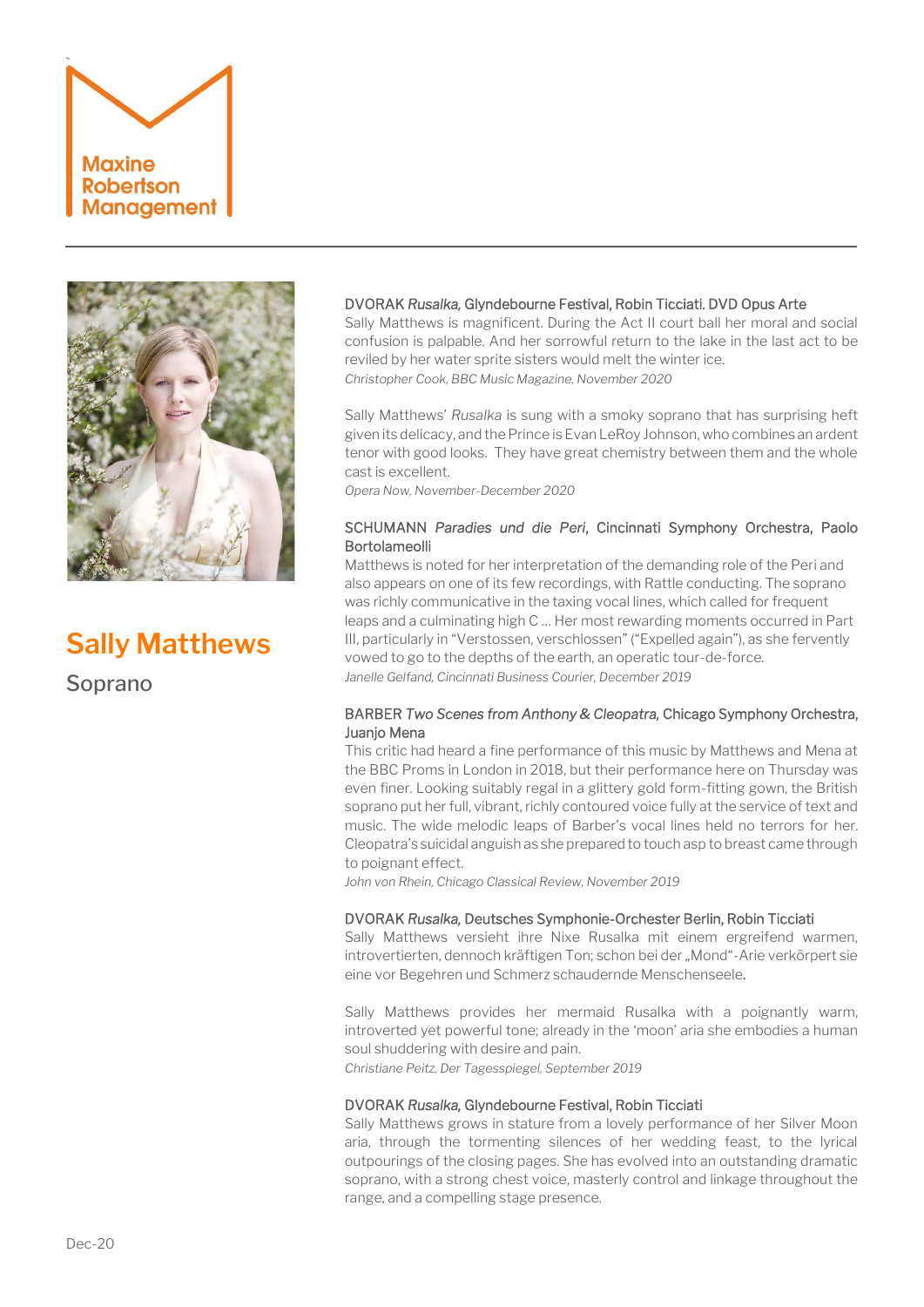

*Stephen Walsh, the Arts Desk, July 2019*

Sally Matthews has matured impressively over the last decade.. accruing both power and focus without loss of shine or flexibility. Singing what I believe is her first Rusalka, she gave her all … *Rupert Christiansen, Daily Telegraph, July 2019*

Rusalka is wonderfully played and sung by British soprano Sally Matthews, who leads an excellent cast *William Hartston, Daily Express, July 2019*

Sally Matthews identifies with each phase of Rusalka's development and suffering, and her voice, with its distinctive raw-silk texture, is especially impressive in her climactic outburst in Act II. *Yehuda Shapiro, The Stage, July 2019*

Sally Matthews is a heart-rending, waif-like Rusalka singing some of the loveliest music in Czech opera. *Tully Potter, The Daily Mail, July 2019*

…Sally Matthews as Rusalka rises with thrilling histrionic power, physicalising her desperation with heartbreaking intensity though a series of court dances of almost Tchaikovskian brilliance,… *Simon Callow, New Statesmen, July 2019*

## ADES *The Exterminating Angel*, The Metropolitan Opera, New York DVD release

Sally Matthews, sexy and sultry despite the role's uncommonly high tessitura, and Iestyn Davies, his countertenor clear and finely weighted on the crowded stage, are outstanding as the incestuous siblings. *Christopher Ballantine, Opera, August 2019*

TURNAGE *The Silver Tassie,* BBC Symphony Orchestra/Brabbins, Barbican Hall Sally Matthews was in gripping voice as Susie … *Mark Valencia, Opera, January 2019*

The cast was consistently strong … Louise Alder and Sally Matthews played glamorous Jessie and religious Susie, the women whose failures of emotional understanding increase the bitterness of Harry's isolation. *Tim Ashley, The Observer, November 2018*

…there was staunch support from Sally Matthews… *Rupert Christiansen, The Telegraph, November 2018*

#### BRITTEN *Peter Grimes¸* Opera Queensland for the Brisbane Festival

Matthews performed the role of Ellen Orford with beautiful tone and legato line throughout the vocal and dynamic range … her Embroidery Aria in the third act was a highlight, maintaining a lovely sense of English restraint both vocally and dramatically.

*Trevor Jones, The Conversation, September 2018*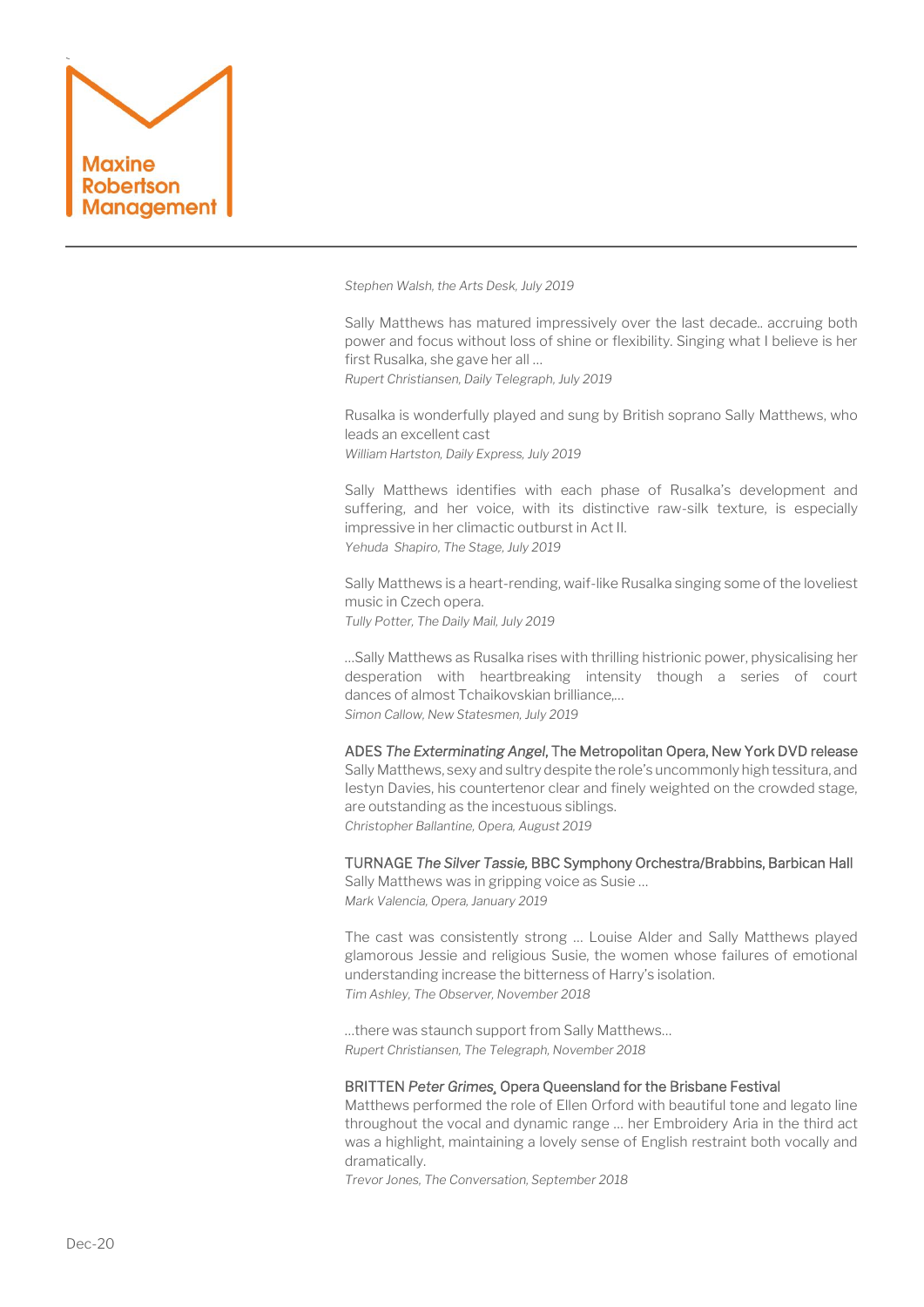

British soprano Sally Matthews brought a shimmering tone to Ellen Orford, darkening with grief in her *Embroidery in childhood* as she realises Grimes can't be saved…

*Angus McPherson, Limelight, September 2018*

# BARBER *Two Scenes from Anthony & Cleopatra;* BRITTEN *Les Illuminations,*  BBC Philharmonic, Mena. BBC Proms 2018

Matthews's voice is effortlessly audible and sounded rich and pliable and a perfect balance with the string-only accompaniment … Matthews's voice sounds so human that, no matter how high or low the notes nor how foreign the words, it still feels as though she is singing just for you. A great gift. This gift opened the second half as she performed two scenes from Barber's Antony And Cleopatra. Her coloratura fireworks were deeply satisfying, the friendly accessibility of her voice never wavering.

*Jeffery Taylor, The Sunday Express, August 2018*

## SCHUMANN *Das Paradies und die Peri*, Berlin Philharmonic, Mikko Franck

With a warm middle range and bright high notes that carry above full chorus and orchestra, she brings the right dose of distress to the second part and captures the ecstasy of the final scene in which the Peri enters heaven. *Rebecca Schmid, The Financial Times, May 2018*

## VERDI *Don Carlos¸* Opera de Lyon

La distribution de premier ordre, tout à fait homogène, faisait briller le somptueux soprano britannique Sally Matthews, qui faisait résonner sa triste condition mélancolique de reine malheureuse sans y surexposer des effets vocaux inutiles

*A first-class cast, homogenous, which made the sumptuous British soprano, Sally Matthews, shine, echoing her sad, melancholic condition as queen without overexposing unnecessary vocal effects. Olivier Brunel, Concertonet.com, March 2018*

Déjà la voix envoûtante de Sally Matthews se détache, qui prête à Élisabeth une émission puissante dont le vibrato prononcé traduit l'émotion qui la saisit dans le duo avec Don Carlos … tout au long de l'opéra, l'expressivité alliée à la présence scénique font d'elle une interprète convaincante …

*The spellbinding voice of Sally Matthews lends Elisabeth a powerful outpouring whose pronounced vibrato reflects the emotion that is captured in the duet with Don Carlos… throughout the opera, her expressiveness combined with stage presence makes her a convincing interpreter, with grace and a schillerian dignity…*

*Fabrice Malkani, Forum Opera, March 2018*

Sally Matthews was an imposing, regal Elisabeth … *George Loomis, Opera, June 2018*

#### ADES *The Exterminating Angel*, The Metropolitan Opera, New York

Sally Matthews makes hysteria sound musical … *Wilborn Hampton, The Huffington Post, October 2017*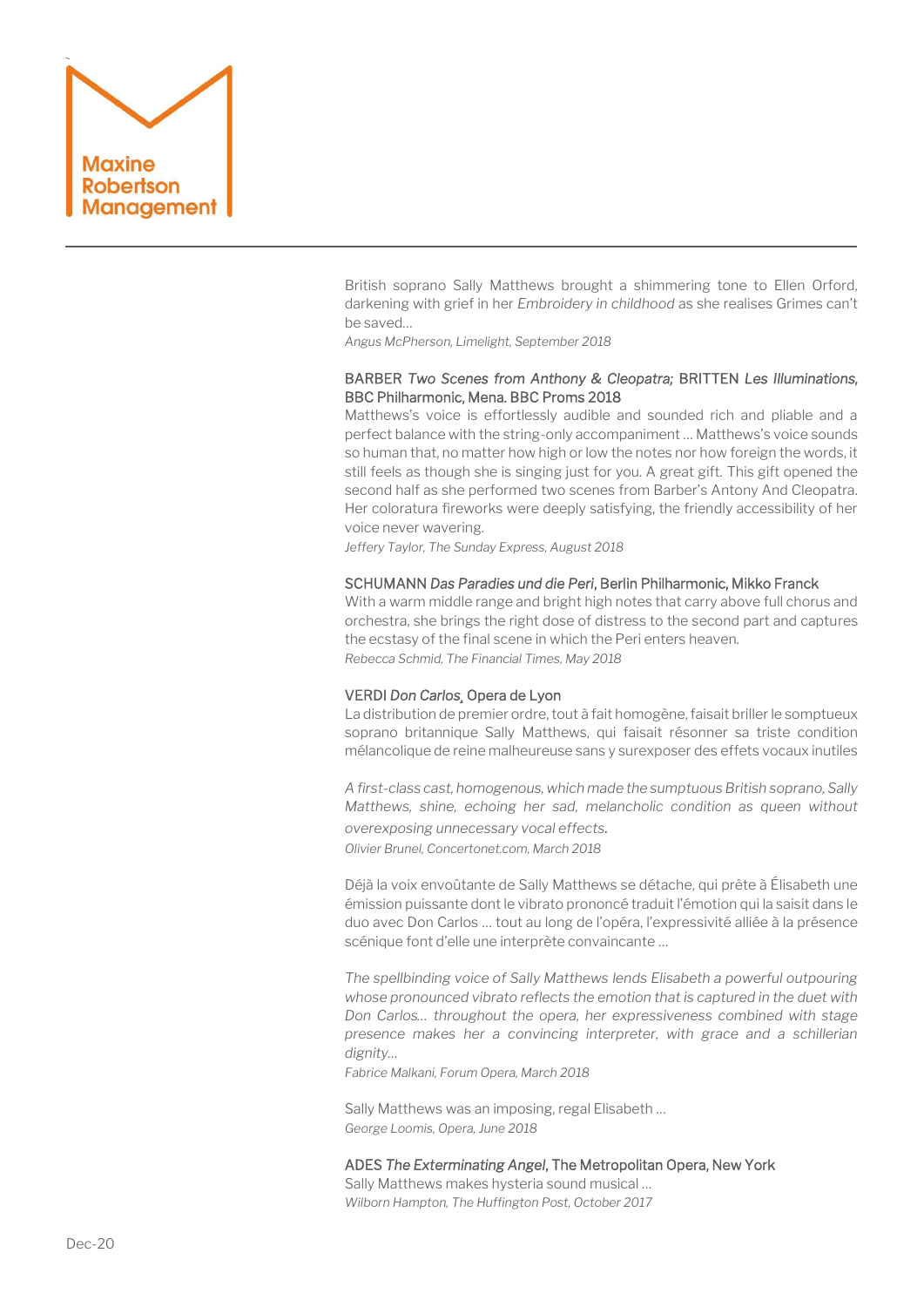

Sally Matthews was deliciously obnoxious as the self-absorbed Silvia de Ávila, singing with piercing brightness …

*Eric C Simpson, The New York Classical Review, October 2017*

The soprano Sally Matthews brings a radiant voice and natural allure to Silvia de Ávila, a young widowed aristocrat … *Anthony Tommasini, The New York Times, October 2017*

The cast was largely familiar from earlier stops, with Audrey Luna, Sally Matthews, [Iestyn Davies,](https://www.ft.com/content/5419c18a-c5ed-11e6-9043-7e34c07b46ef) Christine Rice, Sophie Bevan and John Tomlinson, all superb, an[d Adès c](https://www.ft.com/content/0965c3d0-aa79-11e6-ba7d-76378e4fef24)onducting.

*John Rockwell, The Financial Times, October 2017*

The lovely soprano Sally Matthews as Silvia, had a striking, fragmented lullaby to her son with whom she is reunited before the story takes another turn for the worse.

*Richard Sasanow, Broadway World, November 2017*

## ADES & Friends recital, Carnegie Hall

But the most astonishing performances on Sunday's program came in the set with which Matthews finished the top half…. She showed the depth of her artistry in a selection of Schubert lieder, starting with "Der Unglükliche," where she sang with a focused, cool tone that could be either haunting or bracing, depending on the intensity of the music. In "Seligkeit" she perfectly captured that essentially Schubertian melancholic joy … stunning dynamic range made for a riveting performance of a truly great song.

*Eric C Simpson, The New York Classical Review, October 2017*

## TURNAGE *Hibiki¸* BBC Symphony Orchestra, Ono. BBC Proms

… two Japanese poems were feelingly delivered by the international reconciliation duo of the British soprano Sally Matthews and the mezzo Mihoko Fujimura.

*Geoff Brown, The Times, August 2017*

## JANACEK *Jenufa,* Bayerischer Staatsoper

… there was one performance that elevated this performance to another level, and that was Sally Matthews' astonishing assumption of the title role. On stunning form, she lit up the stage with her every appearance, and sang the role more gloriously than anyone we've heard before. Her prayer to the Virgin Mary in the central act was heart-breaking, as was her reaction to the discovery of the Kostelnička's crime. Her forgiveness of, and reconciliation with, Laca at the close brought a lump to the throat. This was acting and singing on an exalted level that took the breath away.

*Keith McDonnell, musicOMH, March 2017*

## STRAUSS *Capriccio,* La Monnaie

Die Sänger - in den Hauptrollen Sally Matthews als Gräfin, Edgardas Montvidas als Musiker, Lauri Vasar als Dichter - sind alle so delikat, phantasievoll und genau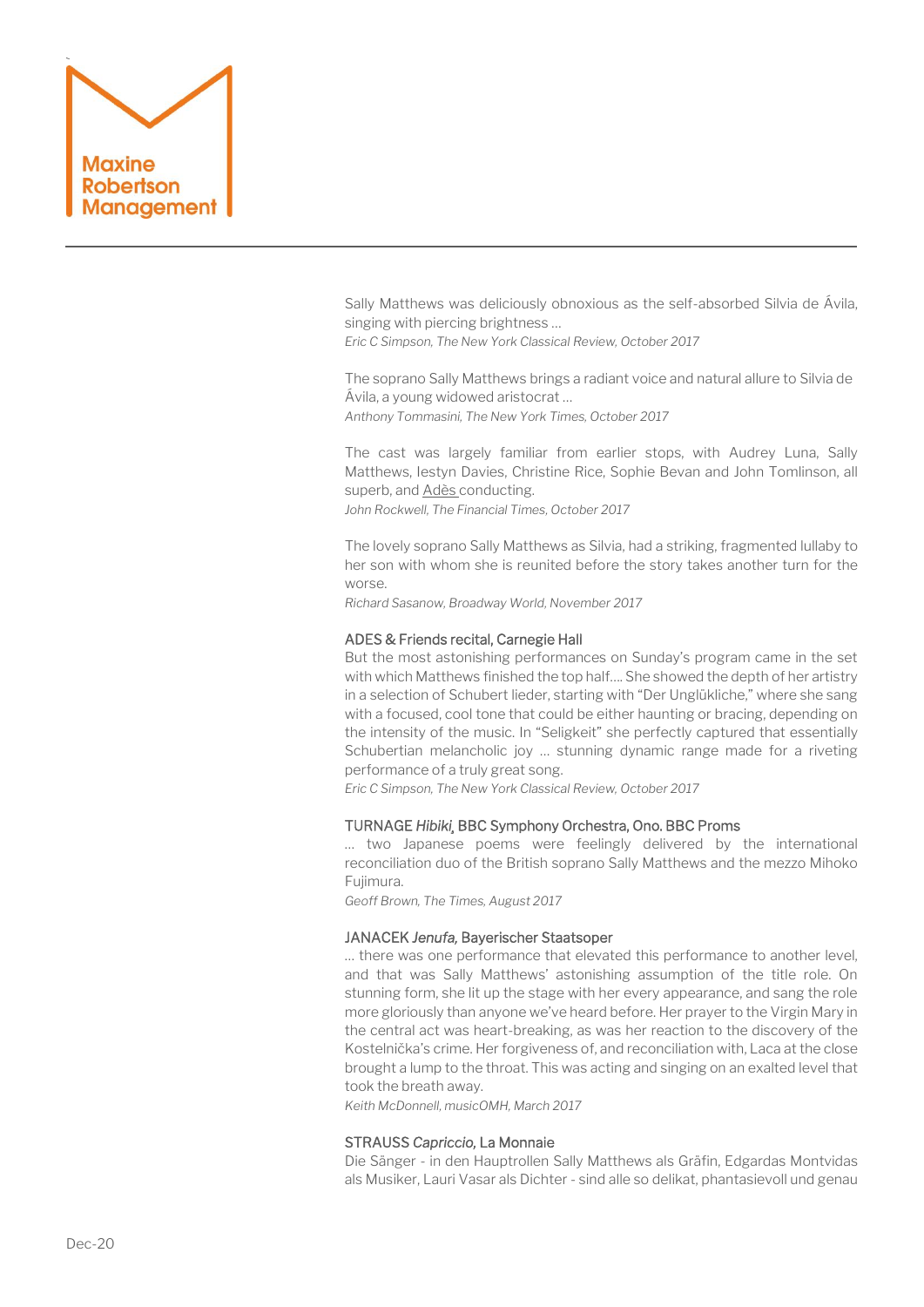

in ihrer Darstellung, dass sie die Vergrößerung durch die Kamera nicht zu fürchten brauchen

The singers in the principal roles – Sally Matthews as the Countess, Edgaras Montvidas as the Musician, Lauri Vasar as the Poet – are all are all so delicate, imaginative and accurate in their representation that they need not fear the close-up of the camera.

*Jan Brachmann, Frankfurter Allgemeine Zeitung, 9 November 2016*

Si Capriccio est un narcotique, la Comtesse Madeleine de Sally Matthews est carrément une dose d'opium : son timbre divin nous fait planer à des hauteurs dont il est bien difficile de redescendre. On ne sait qu'admirer le plus, du souffle infini, du sens de la ligne longue, si indispensable chez Strauss, de la clarté de la diction, chose rare chez les sopranos, du port altier, de la beauté physique, … On comprend qu'elle tourne tant de têtes

If Capriccio is a narcotic, Sally Matthews' Countess Madeleine is squarely a dose of opium: her divine timbre makes us glide to heights from which it is very difficult to go down. One can only admire her infinite breath, the sense of the long line, so indispensable to Strauss, the clarity of the diction, a rare thing in sopranos, the haughty bearing, the physical beauty ... you can see how she turns heads. *Dominique Joucken, Forum Opera 2 November 2016*

Sally Matthews a thrilling countess … *John McCann, Opera, February 2017*

## ADÈS *The Exterminating Angel* (world première), Salzburg Festival.

Two self-absorbed characters, Silvia, the Duchess of Avila, a young widowed mother worried about her boy at home, and her arrogant, idle brother, Francisco, are oddly sympathetic, especially as performed by the sweet-toned soprano Sally Matthews and the dynamic countertenor Iestyn Davies. *Anthony Tommasini, The New York Times, 29 July 2016*

…a huge cast (22 named parts!) that includes John Tomlinson, Thomas Allen, Anne Sofie von Otter, Sally Matthews and Iestyn Davies negotiate some merciless music with skill. *Neil Fisher, The Times, 1 August 2016*

And the Salzburg cast is superb, dominated by three generations of British singers, with Thomas Allen and [John Tomlinson,](https://www.theguardian.com/music/2016/may/24/oedipe-review-enescu-royal-opera-house-london) Christine Rice, Charles Workman, Sally Matthews, Sophie Bevan, [Iestyn Davies,](https://www.theguardian.com/music/2015/jan/26/facing-the-music-iestyn-davies) as well as [Anne Sofie](https://www.theguardian.com/music/2005/aug/05/classicalmusicandopera.proms2005)  [von Otter](https://www.theguardian.com/music/2005/aug/05/classicalmusicandopera.proms2005), Amanda Echalaz and Audrey Luna. It's a magnificent piece of ensemble work.

*Andrew Clements, The Guardian, 29 July 2016*

…while Amanda Echalaz … and Sally Matthews (as Silvia de Avila) brought bright, shining tone to their roles … *Hugo Shirley, Opera, October 2016*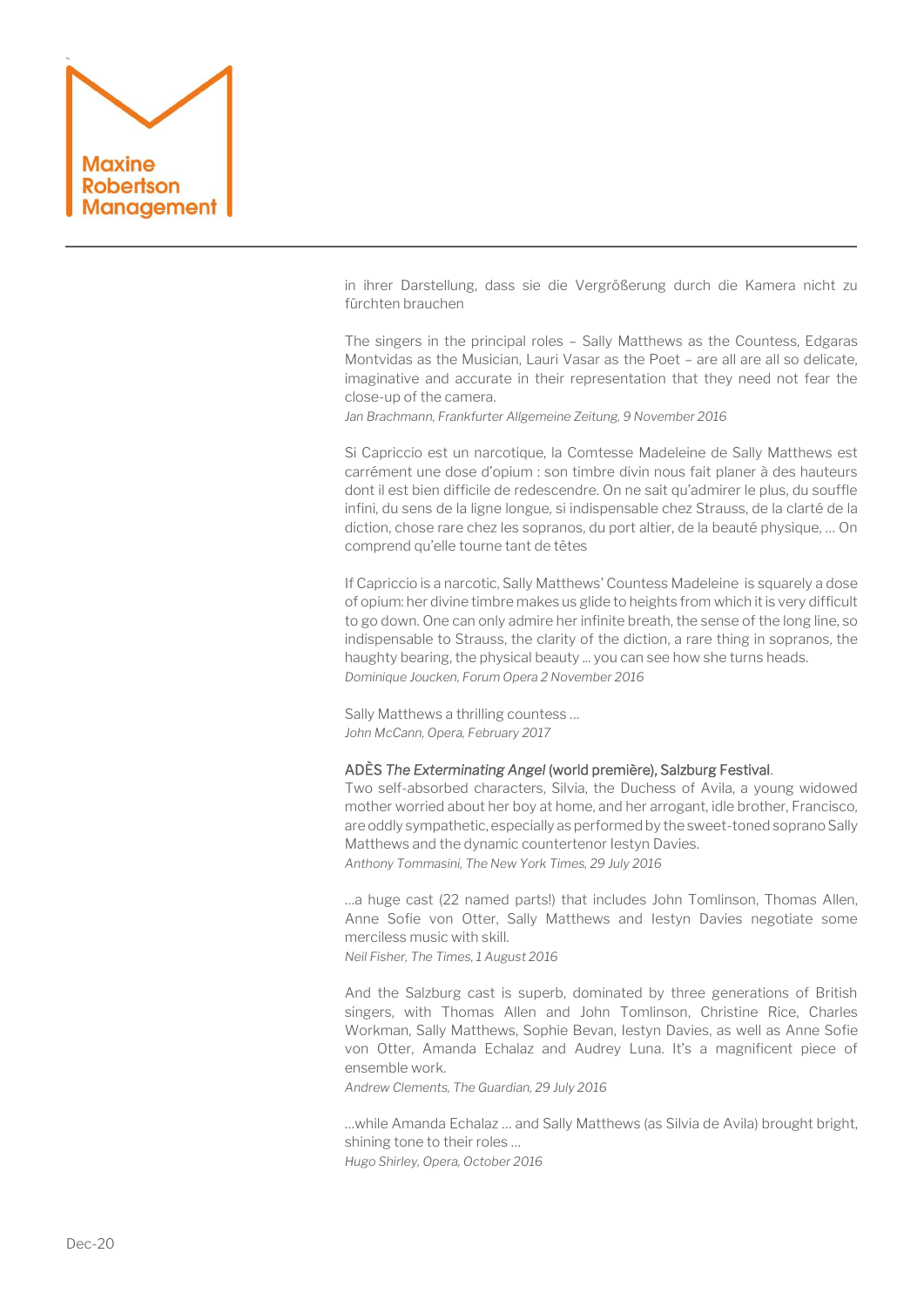

## MOZART *Die Entführung aus dem Serail*, Glyndebourne Festival Opera, Robin Ticciati. DVD – Opus Arte

As his [Belmonte's] beloved Kostanze, Sally Matthews sings superbly: an anguished 'Traurigkeit' and, despite having to veer between self-defence and tenderness, a heroic 'Martern aller Arten'. *Richard Lawrence, Gramophone, August 2016*

Sally Matthews is in many ways impressive as Costanze, her voice tirelessly bright and retaining its sheen even through the trials of 'Marten aller Arten' … *Hugo Shirley, Opera, September 2016*

## POULENC *Les Dialogues des Carmélites*, Netherlands Opera

Sally Matthews conveyed Blanche's insecurity and fear with a mellifluous, expressive voice …

*Erna Metdepenninghen, Opera, April 2016*

# VAUGHAN WILLIAMS *Sea Symphony,* Philharmonia, John Wilson

… with Sally Matthews and Roderick Williams as the admirable soloists, there was a real sense of awe and discovery on this spiritual journey. *Barry Millington, The Evening Standard, 25 January 2016*

## SCHUMANN *Das Paradies und die Peri,* LSO, Sir Simon Rattle, LSO LIVE recording

Sally Matthews is just fantastic, really heroic in the Wagnerian sense as well as every other.

*Iain Burnside, BBC Radio 3 CD Review, 31 Octobe, 2015*

…her singing is consistently luscious of tone. *Hugh Canning, Sunday Times, 15 December 2015*

Matthews is utterly convincing in the taxing role of the Peri. *Guy Weatherall, Classical Music Magazine, December 2015*

## MOZART *Die Entführung aus dem Serail*, Glyndebourne Festival Opera, Robin **Ticciati**

…there's no doubt she commands the extreme agility and extreme endurance needed and she sang *Traurigkeit* with extraordinary intensity… *Roger Parker, Opera, Augus, 2015*

Sally Matthews as Konstanze – growing in vocal lustre towards a blazing assertive *Martern aller Artern. Richard Morrison, The Times, 15 June 2015*

Sally Matthews as Konstanze is outstanding for the way she deploys a superlative technique to convey conflicted emotions… *Barry Millington, London Evening Standard, 16 June 2015*

…a good role for Matthews, giving full scope to her emotional intensity and showcasing the strong points of her technique…a ferociously poised *Martern aller Artern*…

*Alexandra Coghlan, New Statesman, 15 June 2015*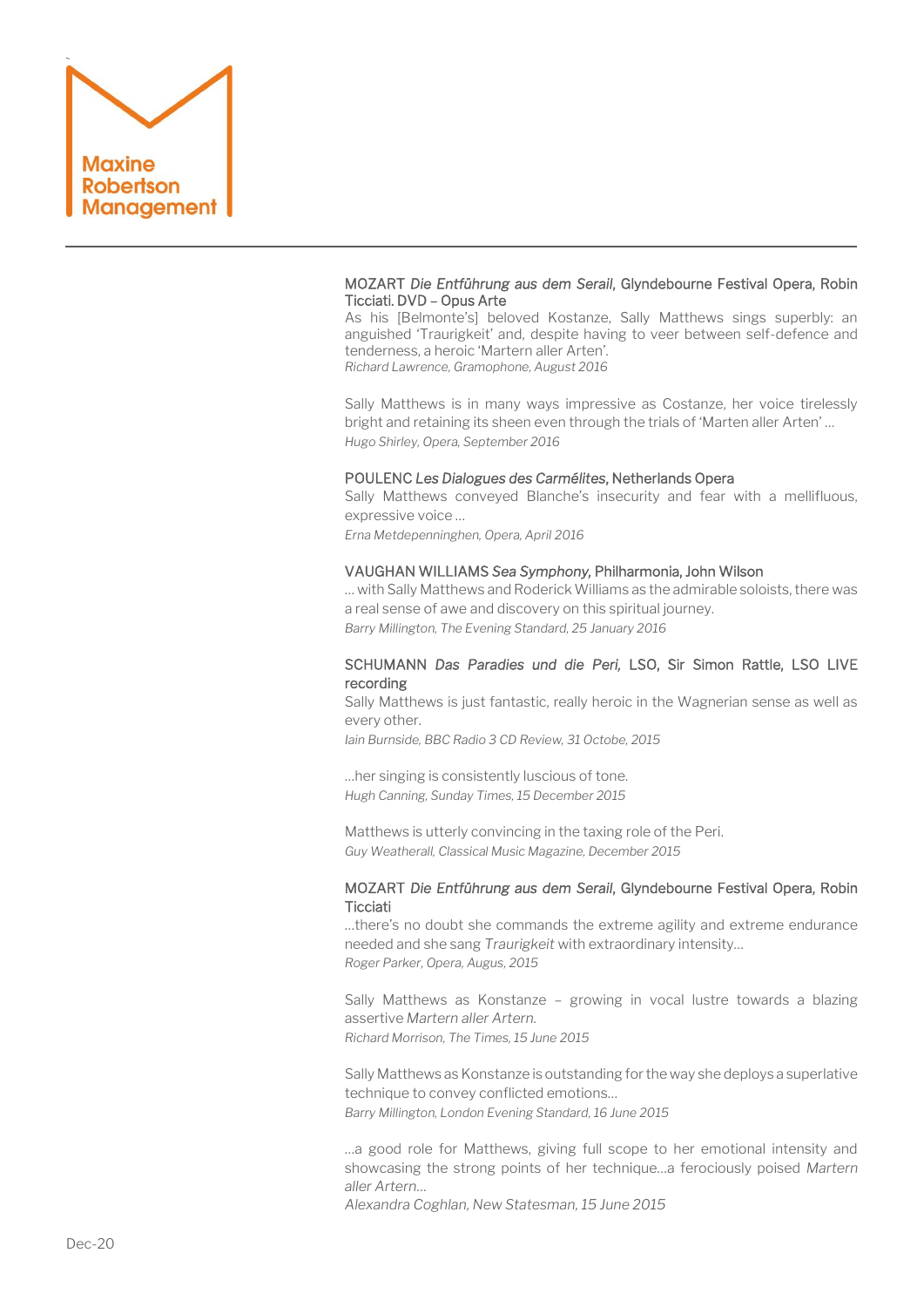

…the wonderful Sally Matthews playing Konstanze with just the right combination of strength and vulnerability. She also has a voice that is perfect for Mozart and is always a delight to hear.

*William Hartston, Daily Express, 24 June 2015*

Sally Matthews was Konstanze. Her tone is pure silver…she sang *Ach Ich liebte* exquisitely…

*Rupert Christiansen, The Telegraph, 14 June 2015*

Edgaras Montvidas and Sally Matthews exude opera seria pathos… *Michael Church, The Independent, 16 June 2015*

Sally Matthews is an elegant, touching Konstanze… *Richard Fairman, Financial Times, 16 June 2015*

## SCHUMANN *Das Paradies und die Peri,* London Symphony Orchestra, Sir Simon Rattle

…the soaring magnificence of Matthews's arias… *Michael Church, The Independent, 12 January 2015*

…top-notch soloists…Sally Matthews seems to have made the role of the Peri a speciality in recent times…fervour and sheer stamina. *Andrew Clements, The Guardian, 12 January 2015*

Sally Matthews as the Peri fully engaged our sympathies for her resourceful spirit, capturing alike her plaintive entreaties and her vibrant exultation at the prospect of redemption.

*Barry Millington, London Evening Standard, 12 January 2015*

## STRAUSS *Daphne*, La Monnaie, Brussels

The splendid, velvet-toned soprano Sally Matthews makes Daphne's expression of grief a matter of deep poignancy, the high point of an impressive portrayal. *George Loomis. New York Times, 15 September 2014*

Sally Matthews's radiant Daphne manages to alternate between ethereal warbling and dramatic force.

*Francis Carlin, Financial Times, 10 September 2014*

# POULENC *Les Dialogues des Carmélites*, The Royal Opera, Covent Garden, Sir Simon Rattle

It is gloriously sung…Sally Matthews is aptly rapturous as Blanche… *Richard Morrison, The Times, 2 June 2014*

Quite properly, the vocal palms went to the last two nuns standing…Sally Matthews's Blanche was of such intensity that, in scene after scene, the opera's strange, unlikely, even troubling attractions seared themselves on the mind. *Roger Parker, Opera, August 2014*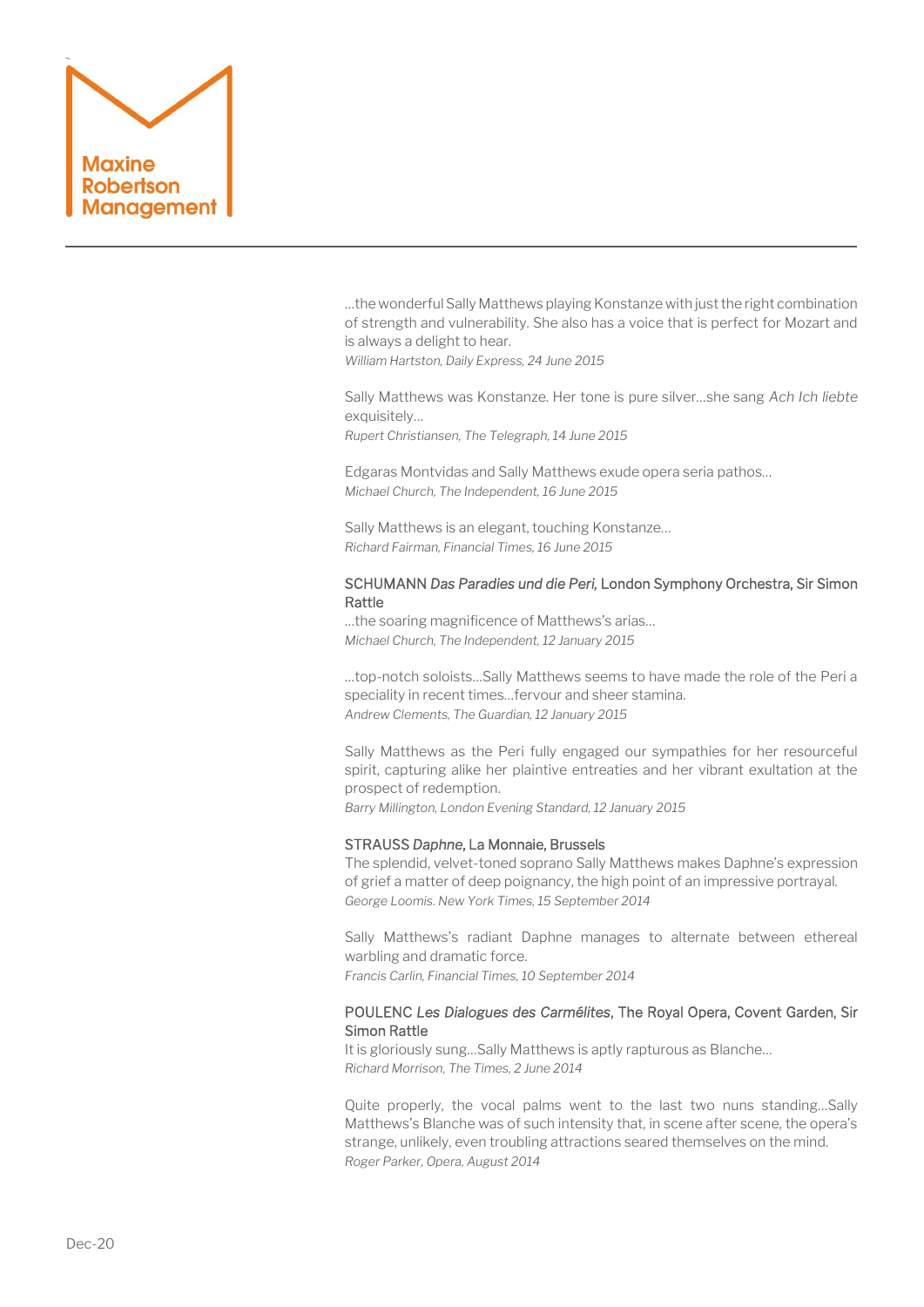

Sally Matthews captures Blanche's impulsive temperament from first scene to last…

*Andrew Clark, Financial Times, 1 June 2014*

Sally Matthews sings creamily…an initially timorous, ultimately steadfast Blanche…

*Hugh Canning, Sunday Times, 5 June 2014*

The cast is distinguished…Sally Matthews is Blanche, ideal as actress and in appearance, and singing quite beautifully… *Michael Tanner, The Spectator, 7 June 2014*

…outstanding performances from Sally Matthews and Anna Prohaska, the one ardent, the other bubbling with life. *Fiona Maddocks, The Observer, 1 June 2014* 

Sally Matthews embodies all of Blanche's neurasthenic agitation… *Rupert Christiansen, The Telegraph, 30 May 2014*

The intensity and fearlessness of Matthews's performance…commanding… *Edward Seckerson, The Review, 30 May 2014*

# HAYDN *The Creation*, Orchestra of The Age of Enlightenment, Sir Simon Rattle, Royal Festival Hall, London

Sally Matthews was the ecstatic soprano. *Andrew Clark, Financial Times, 7 May 2014*

There was an excellent trio of solo singers, with Sally Matthews's fluidly expressive soprano buoyed by the orchestra. *Eric Jeal, The Guardian, 7 May 2014*

John Mark Ainsley and Sally Matthews brought exceptionally intelligent musicianship to the tenor and soprano roles. *Barry Millington, London Evening Standard, 7 May 2014*

…Sally Matthews, who has a tender tone exactly right for the innocence of her sentiment…In all it was a delight. *Ivan Hewitt, The Telegraph, 7 May 2014*

## ORFF *Carmina Burana*, Berlin Philharmonic Orchestra, Sir Simon Rattle, EuroArts Blu-ray

…Matthews's floating finesse… *Malcolm Riley, Gramophone, May 2014*

Superlative soloists… *Geoff Brown, BBC Music Magazine, May 2014*

#### BRAHMS *German Requiem*, Philharmonia, Andris Nelsons

Sally Matthews's solo brought a moment of true spiritual radiance. *Hilary Finch, The Times, 26 February 2014*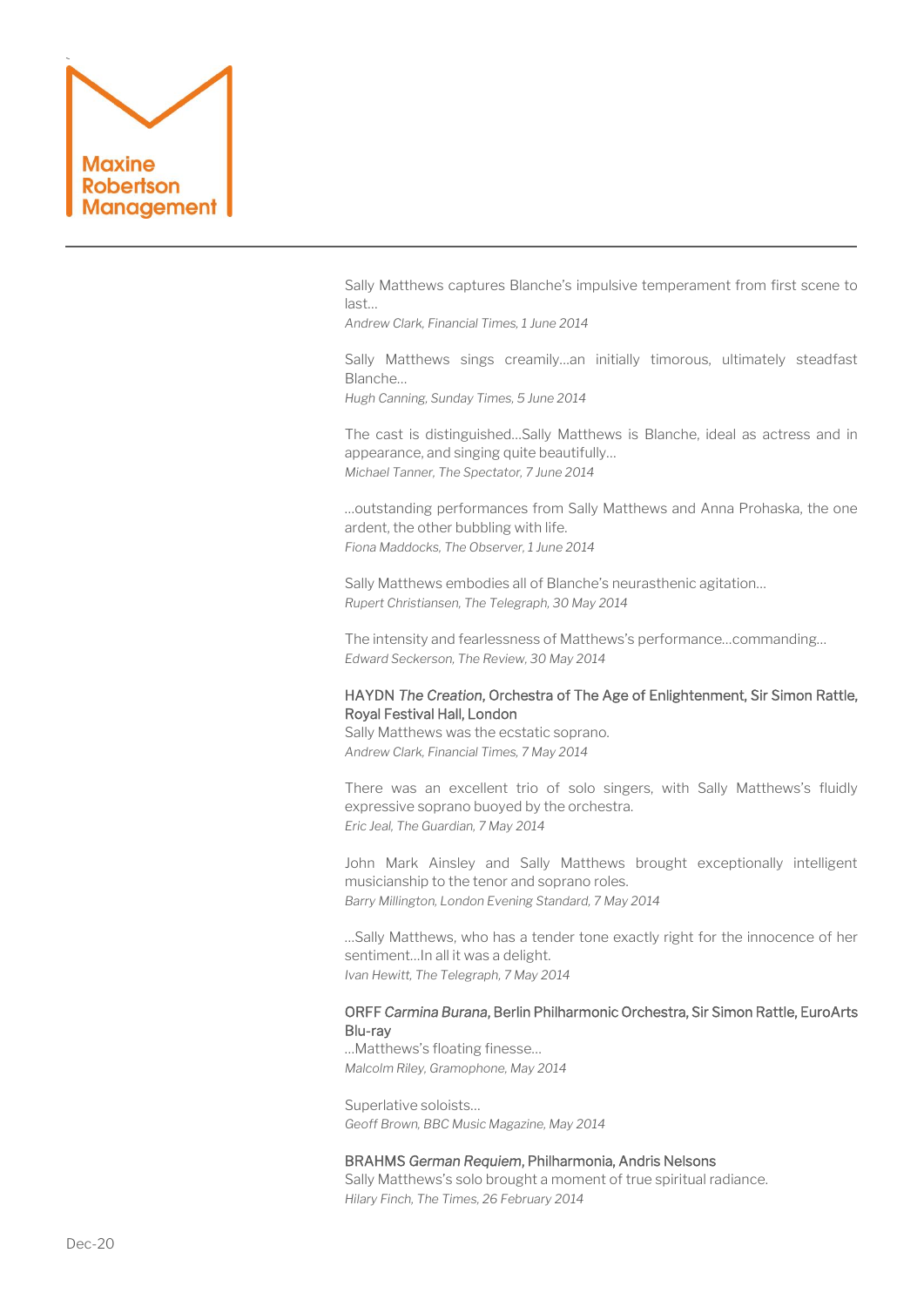

## BRITTEN *Peter Grimes*, Accademia Nazionale di Santa Cecilia, Antonio Pappano

...exceptional singing...memorable performances from Sally Matthews (Ellen Orford)...

*Luigi Bellingardi, Opera, February 2014*

#### JANACEK *Jenufa*, La Monnaie, Brussels, Ludovic Morlot

Sally Matthews's soprano has the right blend of purity and power for Jenufa... *John McCann, Opera, May 2014*

The gifted soprano Sally Matthews never shortchanges Jenufa's many gripping moments... Ms. Matthews's voice...soars rapturously...And she scores in the final scene...

*George Loomis, New York Times, 30 January 2014*

# BEETHOVEN *Cantata on the Death of Emperor Joseph ll*, San Francisco Symphony Orchestra, Michael Tilson Thomas, SFS Media recording

Sally Matthews sustains the long phrases with warm, consolatory tone. *Richard Lawrence, Gramophone, February 2014*

# UNSUK CHIN *Alice in Wonderland*, Bayerische Staatsoper, Kent Nagano, Euroarts DVD

...these performances are outstanding. Soprano Sally Matthews in the demanding lead role as the innocent, continually bemused, occasionally exasperated Alice draws us into this topsy-turvy world.

*Christopher Dingle, BBC Music Magazine, May 2014*

The cast, led by Sally Matthews's beautifully managed Alice is uniformly good. *Christophe Webber, Opera, February 2014* 

## DIETSCH, *Le Vaisseau fantôme*, Les Musiciens du Louvre Grenoble, Marc Minkowski, naïve recording

Sally Matthews's Minna has excellent French and well-studied dramatic projection of the role.

*Mike Ashman. Gramophone, April 2014*

The cast sings with conviction, notably...Sally Matthews' Lucia-like Minna... *Michael Scott Rohan, BBC Music Magazine, February 2014*

Sally Matthews is a bright-voiced, touching heroine... *Michael Scott Rohan, Opera, February 2014*

# BRITTEN *The Turn of the Screw*, London Symphony Orchestra, Richard Farnes, LSO LIVE recording

There are two main glories to the performance…the second is Sally Matthews's Governess; this is a voice with infinite colours and the soprano knows how to maximise her gift…with a shimmering soprano that never fails her. *\*\*\*\*\** Opera Now Choice *Francis Muzzo, Opera Now, May 2014*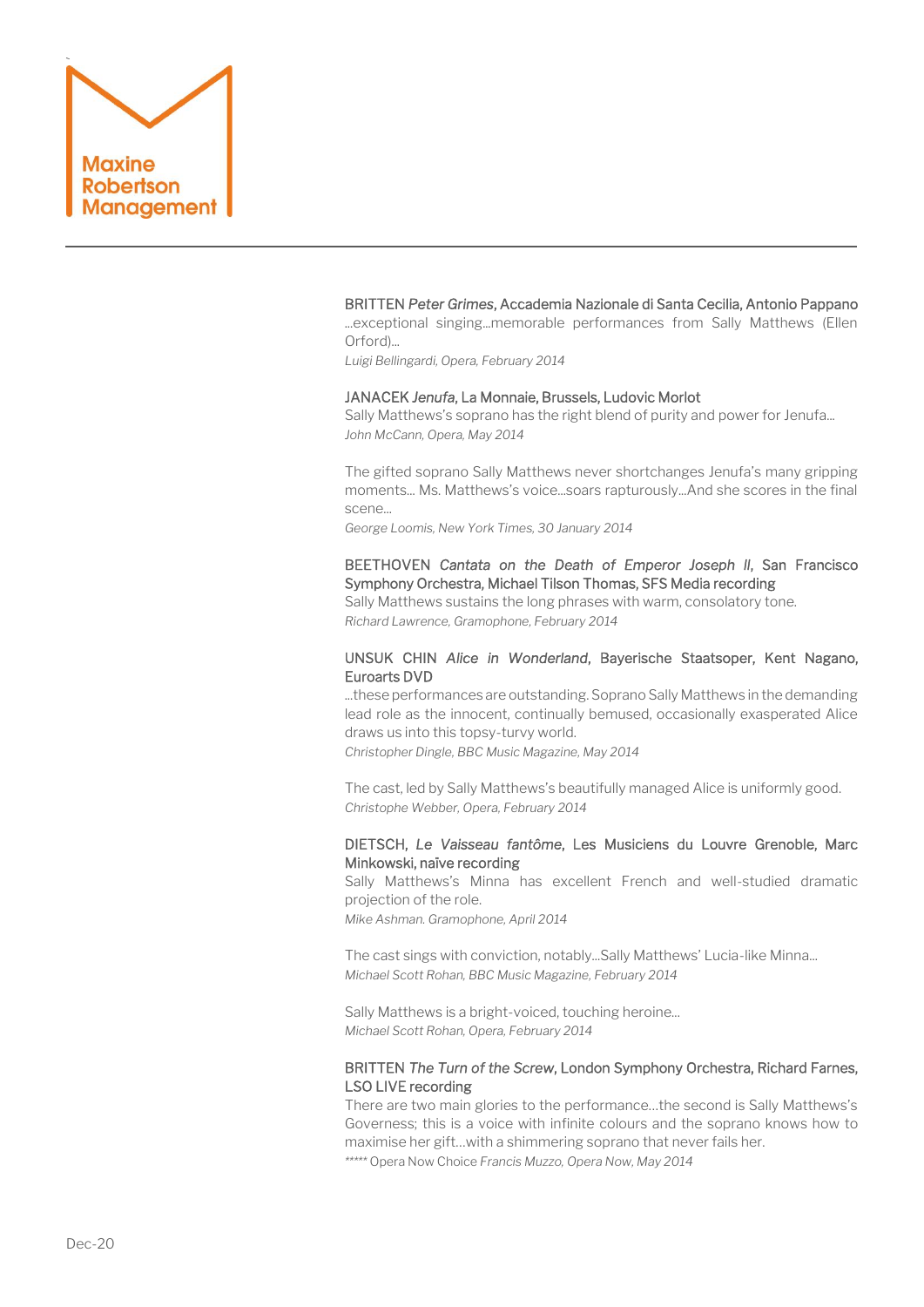

His cast is perfect...Matthews spot on in conveying the Governess's growing horror and resolve...

*Guy Weatherall, BBC Music Magazine, January 2014*

Sally Matthews's passionate Governess and Katherine Broderick's thrilling Jessel are vividly characterised... *Hugh Canning, The Sunday Times, 12 January 2014*

Sally Matthews' Governess, appealingly passionate and involved... *Malcolm Hayes, BBC Music magazine, February 2014*

Sally Matthews is a comparably subtle Governess, who colours her singing with many shades of anxiety... *BBC Music Magazine, April 2014*

## MOZART *Concert Arias*, Milton Court, London, Edward Gardner

Better still were the virtuoso Mozart arias delivered with incandescent verve by the soprano Sally Matthews... *Richard Morrison, The Times, 30 September 2013*

Sally Matthews's bright soprano was crystal clear in two Mozart arias, and she was engagingly coquettish in the second, *Voi avete un cor fedele. Hugo Shirley, The Daily Telegraph, 30 September 2013*

..Sally Matthews who displayed her fabulous, liquescent top in two Mozart concert arias...

*Helen Wallace, BBC Music Magazine, September 2013*

## VAUGHAN WILLIAMS *Sea Symphony*, BBC SO, BBC Proms, Sakari Oramo

Sally Matthews and Roderick Williams as radiant soloists... *Andrew Clark, Financial Times, 14 July 2013*

...performed with such winning generosity (especially by the soloists, Roderick Williams and Sally Matthews.) *Ivan Hewitt, The Telegraph, 12 July 2013*

## MOZART *Le Nozze di Figaro*, Glyndebourne Festival Opera, Robin Ticciati, DVD

Sally Matthews as the Countess is outstanding: in *Dove Sono*, miserably clutching a cushion as a security blanket, then singing out gloriously. *Richard Lawrence, Gramophone, August 2013*

Sally Matthews uses exceptional technique to surmount the big challenges, with glorious phrasing. *David Nice, BBC Music Magazine, September 2013*

...a perfect Countess...her predicament was clear...the voice itself is gorgeous, full lyric...

*Robert Levine, International Record Review, June 2013*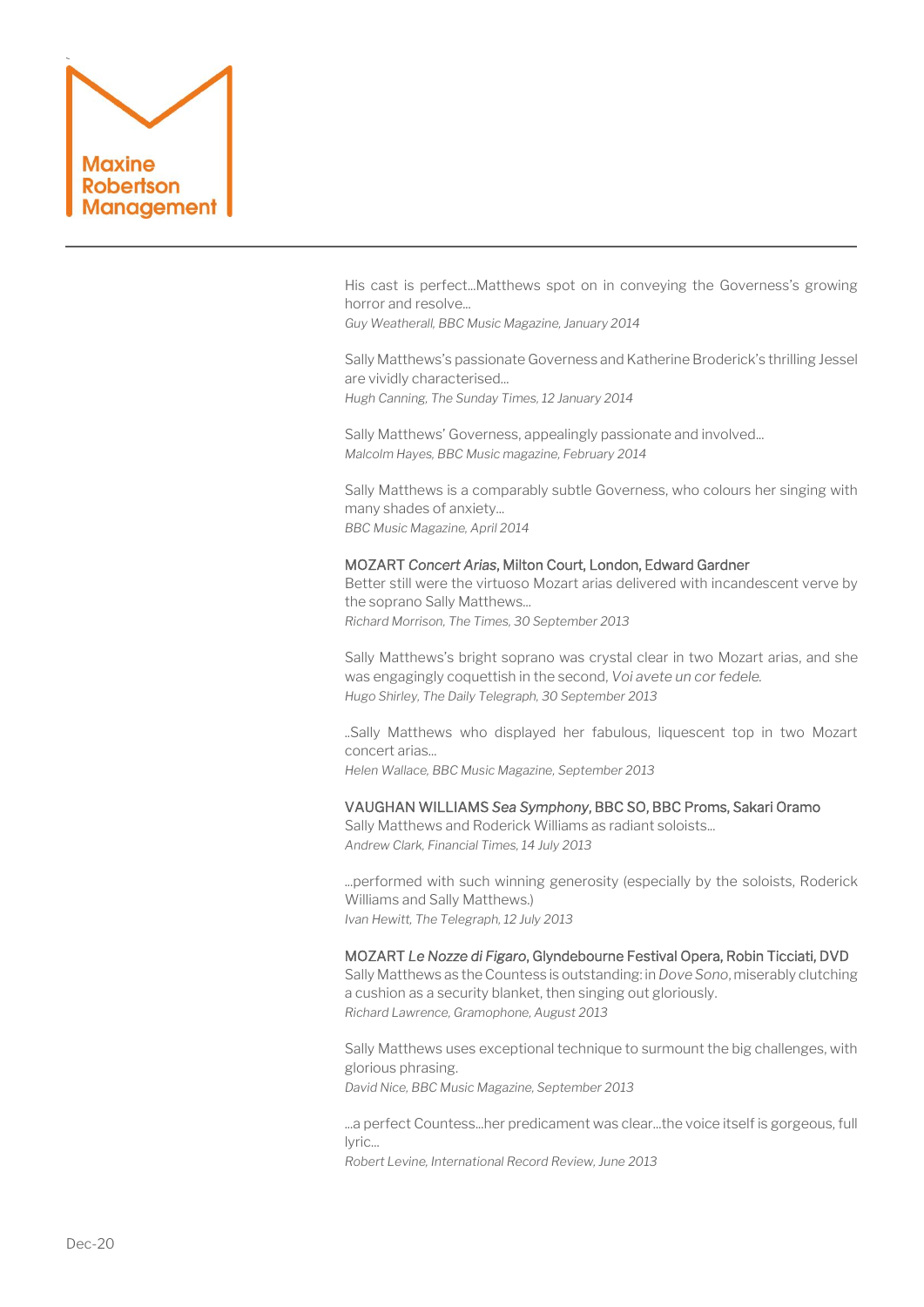

# DIETSCH, *Le Vaisseau fantôme*, Les Musiciens du Louvre Grenoble, Marc Minkowski, tour

Sally Matthews...apart from singing her French part impeccably, there's also a grain of endearing salt in her sultry Minna. It's the third scene (act 2) that stimulates the senses a bit more, and which showed off Sally Matthews the most; making it a Minna-tour de force. Her part, and her performance, left little room for others to shine...

*Jens F. Laurson, Ionarts, Washington DC, 20 June 2013*

Sally Matthews' velvety soprano and polished delivery brought Minna to life, not least in her big solo scene that began with a prayer and concluded with a bouncy cabaletta.

*George Loomis, New York Times, 28 May 2013*

## WEBER *Der Freischütz*, London Symphony Orchestra, Sir Colin Davis, LSO Live recording

Sally Matthews' big lyric soprano...she would have been better suited to the role of Agathe.

*Mark Pullinger, International Record Review, July/August 2013*

Sally Matthews is a delightful and true sounding Aennchen. *Mike Ashman, Gramophone, August 2013*

...the glory of her Act 3 aria. *Neil Fisher, 10 May 2013*

Among an excellent supporting cast, Sally Matthews (Ännchen) and Stephan Loges (Samiel) stand out. It's a pity that Matthews wasn't promoted to the role of Agathe...

*Anna Picard, BBC Music magazine, August 2013*

Sally Matthews, the rich-toned Aennchen... *Hugh Canning, The Sunday Times, 12 May 2013*

## BRITTEN *The Turn of the Screw*, London Symphony Orchestra, Richard Farnes, Barbican Hall, London

Sally Matthews sketched a detailed portrait of the Governess, rising to a pitch of intensity in the later stages of the drama.

*Richard Fairman, Financial Times, 18 April 2013*

Sally Matthews's powerful, ripe soprano made her Governess a convincing match for him (Quint)...

*Erica Jeal, The Guardian, 18 April 2013*

...Sally Matthews a splendidly focused, anguished Governess whose horror at the unfolding events was palpable. *Barry Millington, London Evening Standard, 17 April 2013*

SZYMANOWSKI *Stabat Mater*, LSO, Barbican Hall, London, Valery Gergiev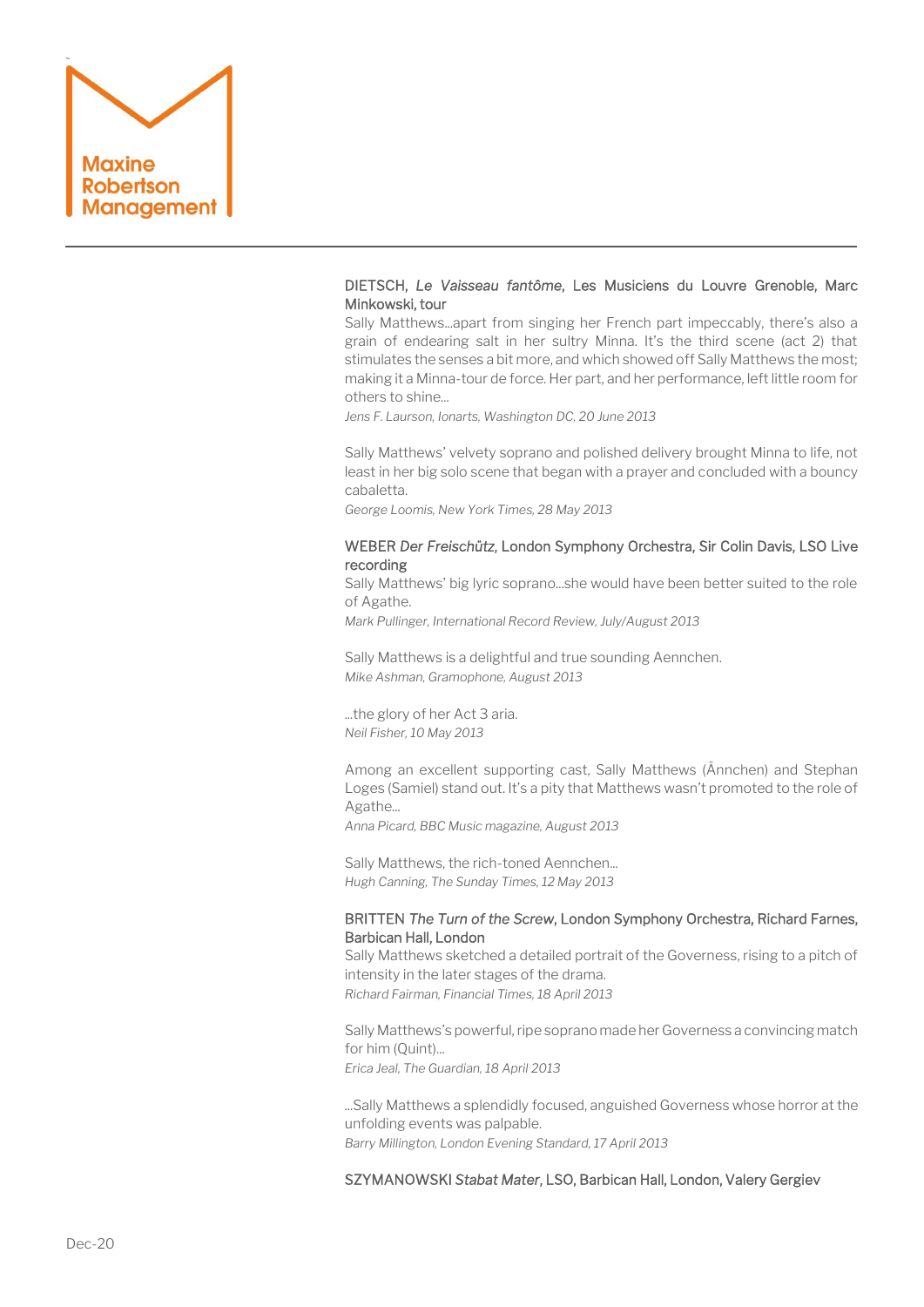

Sally Matthews lifted her soprano high in an ecstasy of anticipated joy. And earlier in the evening her ardent vibrato had recreated the angst of the believer empathising with the maternal grief of Mary, in a rapt performance... *Hilary Finch, The Times, 31 March 2013*

#### HANDEL *Deidamia*, Netherlands Opera, Ivor Bolton, DVD

Sally Matthews looks simply gorgeous in the title role...her limpid soprano...very touching at the end. *Rodney Milnes, Opera, April 2013*

Sally Matthews shines as a vocally and physically poised Deidamia. *George Hall, BBC Music magazine, March 2013*

Sally Matthews is perfect as Deidamia: saucy in *Nasconde l'usignol,* heartfelt in *M'hai resa infelice... Richard Lawrence, Gramophone, February 2013* 

# MOZART *Cosí fan tutte*, Scottish Chamber Orchestra, Robin Ticciati

Matthews has the loveliest voice, creamy, palpitating in both arias... *Hugh Canning, Sunday Times, 14 October 2012*

...the evenly-matched cast was of recording quality...Sally Matthews' Fiordiligi...emotional intensity and erotic flair... *Andrew Clark, The Financial Times, 8 October 2012*

Sally Matthews, dressed in virginal white, caught her essence. The moment when she realises she's going to fail is a moment of real anguish, and both she and the orchestra made sure we felt it.

*Ivan Hewitt, The Telegraph, 5 October 2012*

## MOZART *Le Nozze di Figaro*, Glyndebourne Festival Opera, BBC Proms Robin **Ticciati**

[Sally Matthews's](http://www.sallymatthews.com/) flower-child Countess was the pick of the bunch, and her *Dove Sono* in act three the most treasurably Mozartian piece of singing of the evening. *Martin Kettle, The Guardian, 30 August 2012*

## POULENC *Dialogues des Carmélites*, Vienna Radio Symphony Orchestra, Theater an der Wien, OEHMS Classics recording

...outstanding cast...Sally Matthews' golden soprano is perfect for Blanche, and hers is a most moving impersonation; she does not skimp on the woman's moments of ill-temper and snobbery. *Rodney Milnes, Opera, July 2012*

MOZART *Le Nozze di Figaro*, Glyndebourne Festival Opera, Robin Ticciati

The cast amounts to a classic Glyndebourne ensemble. Sally Matthews sings the Countess's arias with perfect poise.

*Rupert Christiansen, The Telegraph, 28 June 2012*

Sally Matthews brings dignity and touching vulnerability to the Countess. *Barry Millington, London Evening Standard, 28 June 2012*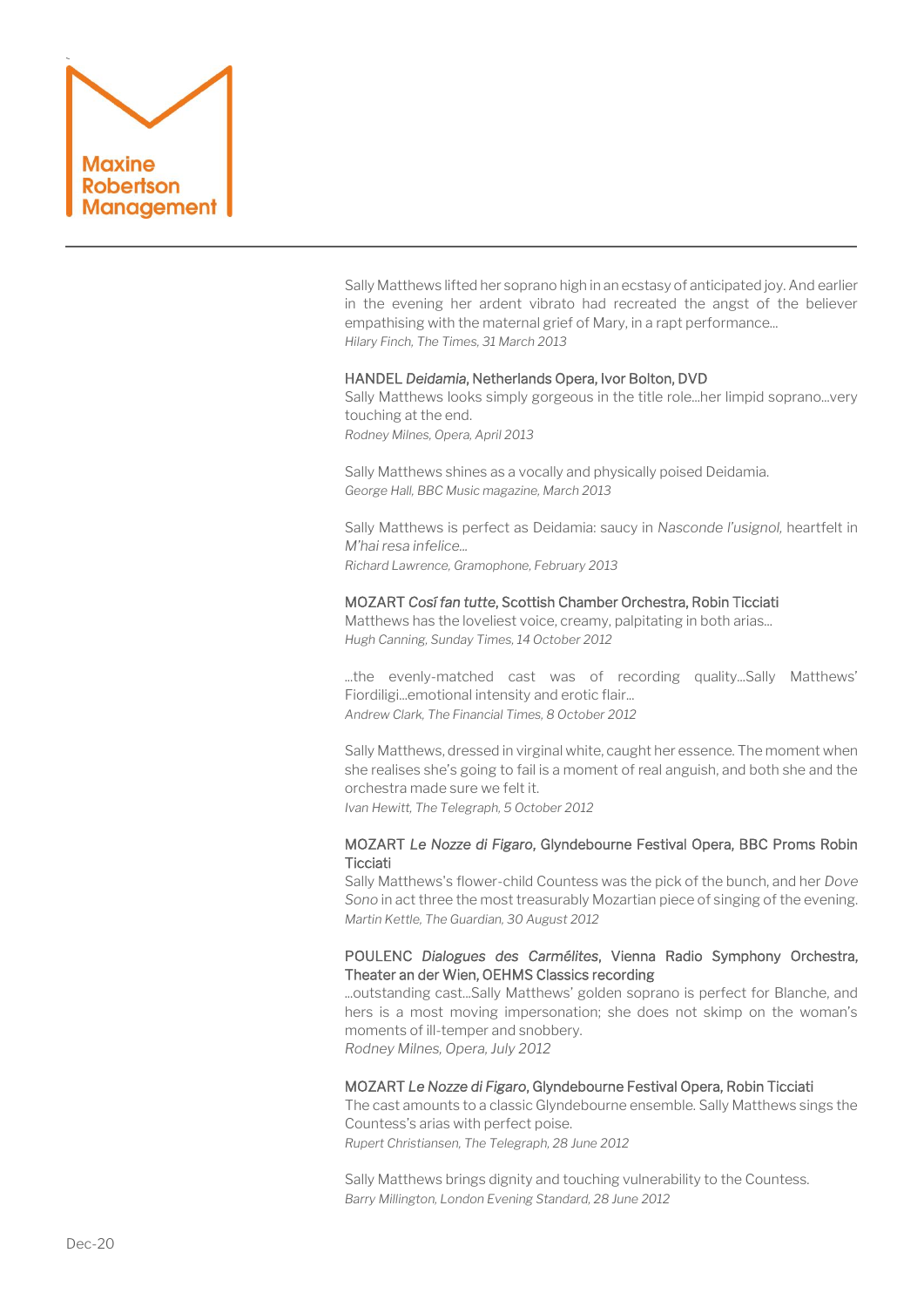

...Sally Matthews' classy Countess – lovely singing... *Edward Seckerson, The Independent, 28 June 2012*

#### WEBER *Der Freischütz*, London Symphony Orchestra, Sir Colin Davis

Sally Matthews, as Ännchen, was by far the most entertaining singer of the evening, though. Not only did she make far more of an effort to be dramatically engaging...but her voice is one of rare beauty. Add to that serious artistic gravitas and you have a great singer, leagues above the rest. *Michael Migliore, Musical Criticism, 26 April 2012*

There are great strengths elsewhere, a fine Ännchen from Sally Matthews... *Tim Ashley, The Guardian, 21 April 2012*

Sally Matthews a delectable Ännchen. *Hilary Finch, The Times, 23 April 2012*

## HANDEL *Deidamia*, Netherlands Opera

Sally Matthews' enchanting, dumb-blonde Deidamia... *Hugh Canning, Opera, July 2012*

The aria (*M'hai resa infelice*) crowns the soprano Sally Matthews' captivating performance, her velvety voice bringing out all of Deidamia's despair and pentup rage. In an earlier aria about a nightingale, Ms Matthews combines vocal acrobatics with physical ones, singing agilely while her acting, which includes the active participation of her shapely legs, mimes going for a swim. *George Loomis, New York Times, 27 March 2012*

Matthews enchants as Deidamia...rarely is velvety soprano singing paired with such sensual dancing...Matthews carries the show...warm sound and great presence.

*Misha Game, NRC Handelsbad, 16 March 2012*

## Recital at Wigmore Hall, *MENDELSSOHN, BRAHMS, CHAUSSON* etc*.* with Karen Cargill and Simon Lepper

The blend of their timbres is quite uncannily close, smooth and clean, and in terms of phrasing and colouring their musicianships seemed nicely compatible…the melancholy dying fall of *Lost is my quiet* was exquisitely rendered…Solos were also included, allowing Cargill to float *On wings of song* across a warm breeze and Matthews to go hunting alongside Queen Mab in *Neue Liebe…* a rapturously ardent Die Boten der Liebe…Chausson's *La nuit* and Emile Paladilhe's *Au bord de l'eau* were painted with an enchanted sensual glow…voices as sumptuous as these united in such heavenly harmony…

*Rupert Christiansen, The Telegraph, 19, December 2011*

#### BRITTEN *The Turn of the Screw*, Theater an der Wien

The adults were also fully inside their roles...above all Sally Matthews (Governess). *Christopher Norton-Welsh, Opera, December 2011*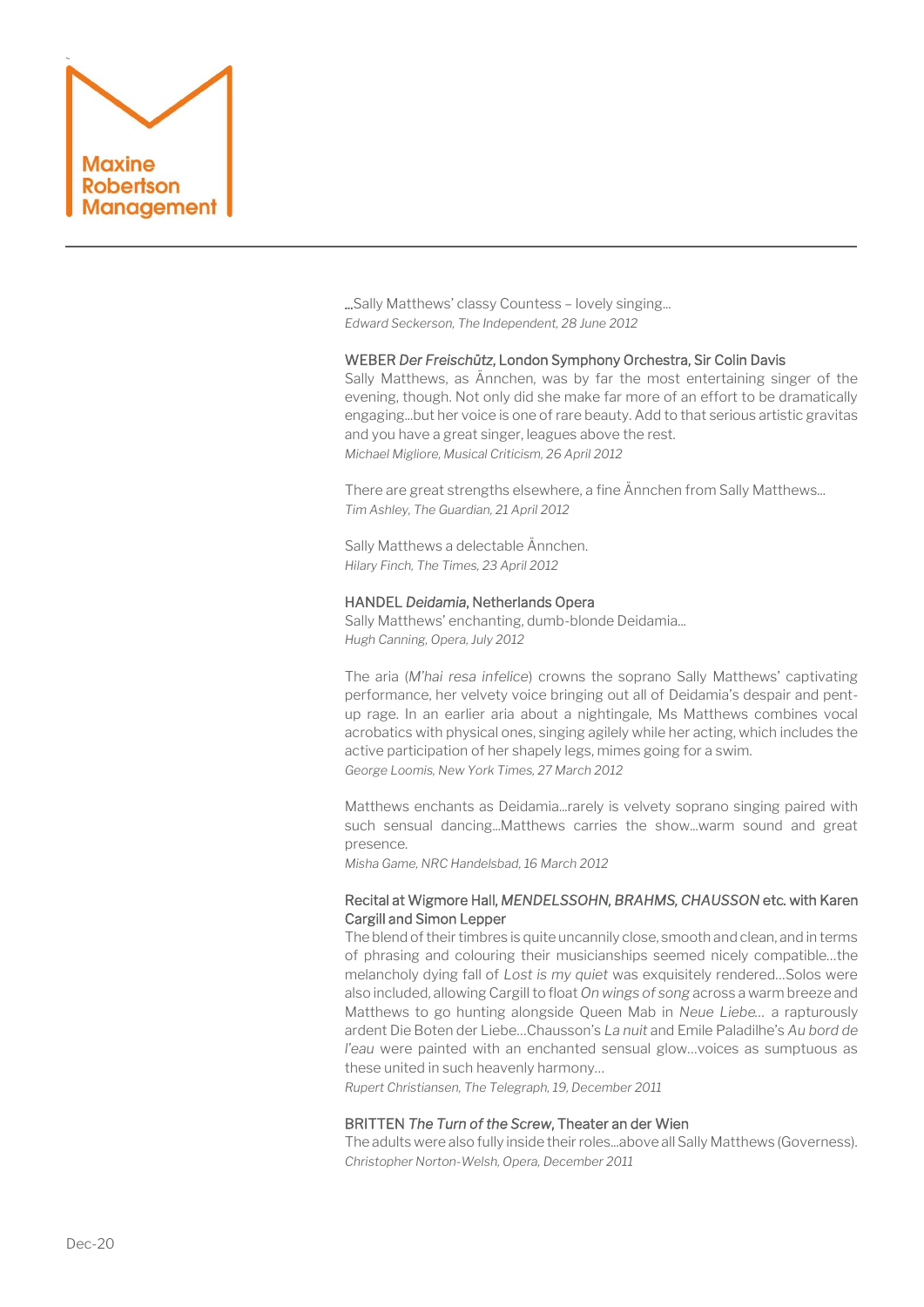

# MAHLER *Symphony No 8*, Philharmonia, Lorin Maazel, Royal Festival Hall, London

The most impressive contributions in Part Two came from the soloists – Sally Matthews and Aylish Tynan soaring ecstatically in the soprano parts... *Andrew Clark, The Financial Times, 10 October 2011*

# MOZART *Solemn Vespers & C Minor Mass*, Le Cercle de L'Harmonie, Jérémie Rhorer, London

...the beautiful *Laudate Dominum* at the end, where Sally Matthews' soprano eloquently soared...The shining source of inspiration here (*C Minor Mass*) was again Matthews, who sang the soprano solos with a burning intensity that was out of the ordinary...her radiant singing of the *Et incarnatus est. Richard Fairman, The Financial Times, 29 June 2011*

He took the meltingly beautiful *Laudate Dominum* at a luxuriously slow pace...The slow tempo might have taxed a lesser soprano than Sally Matthews, but she lofted her arched ecstatic line over the choir with what seemed like total ease...In the *C Minor Mass*...Mozart gives pride of place to the women and wonderful they were, too...Matthews' creamily intense soprano...All in all a marvel. *Ivan Hewitt, The Telegraph, 30 June 2011*

...Rhorer stretched the pulse of the *Laudate Dominum* to a point just shy of incoherence, though Sally Matthews' dark vowels and even vibrato made something wonderful out of its timelessness...as glamorous as a movie star, the British soprano engaged in an exhilarating rally of high Bs and As with mezzo Ann Hallenberg in the *Domine Deus* and delivered a flawless *Et incarnatus est. Anna Picard, The Independent, 3 July 2011*

## STRAUSS *Der Rosenkavalier*, Netherlands Opera, Sir Simon Rattle

Sally Matthew's captivating Sophie endows the girl with uncommon depth of personality and vocal allure...

*George Loomis, The New York Times, 24 May 2011*

## MAHLER *Symphony No 2*, Philharmonia Orchestra, Lorin Maazel

Sally Matthews infused the soprano's invocation to life with great intensity. *Martin Kettle, The Guardian, 20 April 2011*

## STRAUSS *Four Last Songs*, LSO, Sir Colin Davis

Her voice, in Strauss, is ravishing...and Davis's tempi allowed us to appreciate her quite exceptional breath control. *Tim Ashley, The Guardian, 23, March 2011*

## HAYDN, FAURÉ, Scottish Chamber Orchestra, Robin Ticciati

In Haydn's *Scena di Berenice* she expressed fury, confusion, and tender regret while keeping an essential core of tragic dignity. In a group of seven Fauré songs she was equally fine.

*Ivan Hewett, The Telegraph, 15 February 2011*

Soprano Sally Matthews gave a compelling account of the suicidal Berenice in Haydn's emotionally charged *Scena di Berenice.* Her mellow tone, particularly in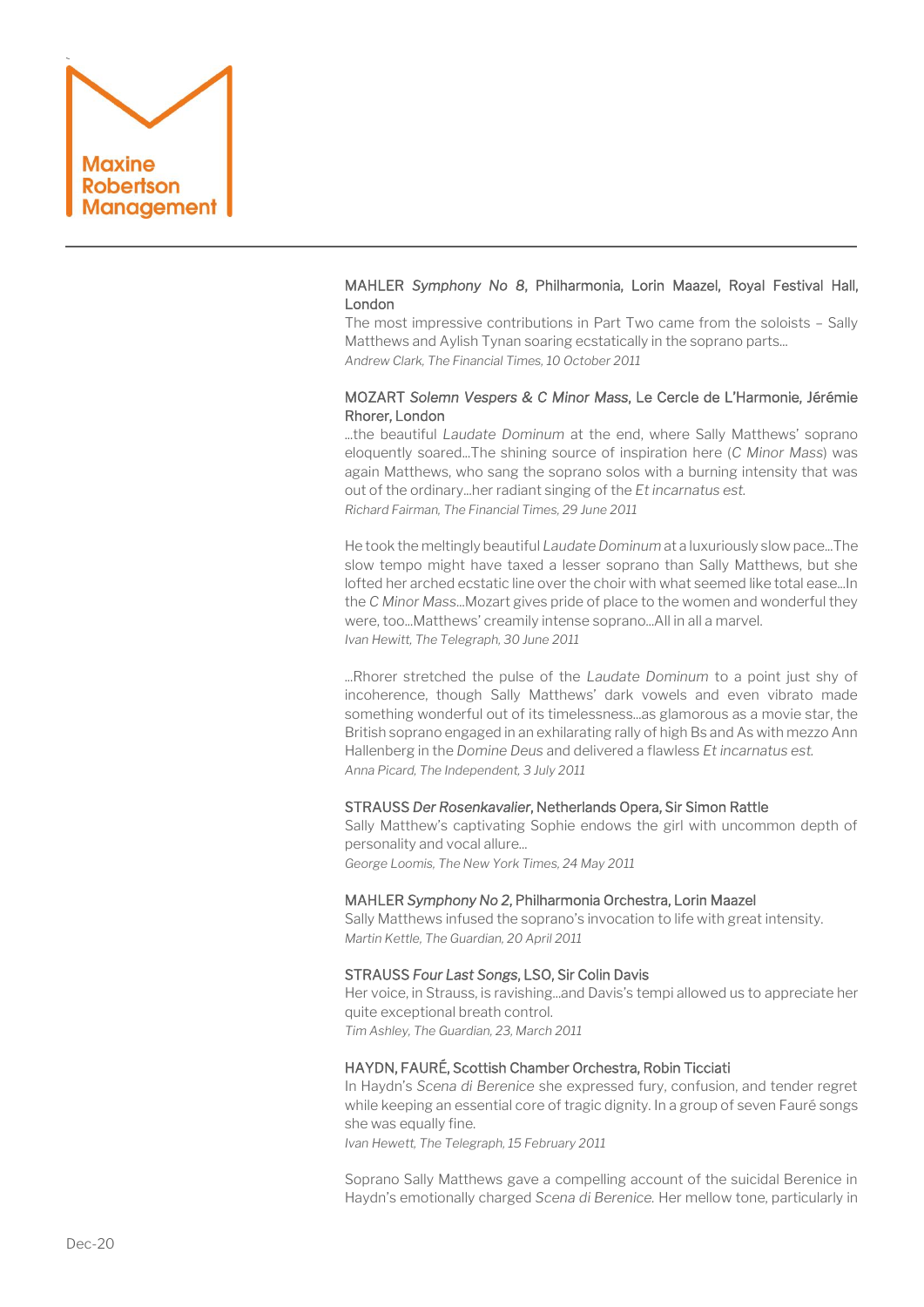

the lower registers, was well suited to the thrilling vocal lines that flowed freely with the narrative...Matthews brought a similar dynamism to *Seven Songs* by Fauré, originally written for piano and voice, but brilliantly arranged for orchestra in this version by Colin Matthews.

*Susan Nickalls, The Scotsman, 13 February 2011*

## FAURÉ *Requiem*, London Philharmonic Orchestra, Nézet-Séguin, 2011

The whole performance was at once ample in expression and light as a feather. Sally Matthews was luxury casting for her *Pie Jesu* solo... *Edward Seckerson, The Independent, 23, January 2011*

...and Sally Matthews, a ravishingly religiose soprano in the Pie Jesu,... *Paul Driver, The Sunday Times, 30 January 2011*

...this performance certainly gave a sense of being beautifully honed in every detail...Soprano Sally Matthews proved that a ripe soprano sound is every bit as apt for *Pie Jesu* as a boy's voice... *Ivan Hewitt, The Telegraph, 25 January 2011*

## MOZART *Don Giovanni,* Vienna State Opera, Frantz Welser-Möst, 2010

Sally Matthews is a memorable Donna Anna, riveting in the accompanied recitatives in which Anna reacts to her father's murder and, later, recognizes Don Giovanni as the culprit, and eloquent in investing her arias with resonant tone. *George Loomis, New York Times, 22 December 2010*

...Sally Matthews' vulnerable Donna Anna... *Christopher Norton-Welsh, Opera, March 2011*

## MOZART *Così fan tutte*, Glyndebourne Festival, 2010

…but it is Sally Matthews as Fiordiligi who steals the vocal honours with a bravura account of *Come scoglio* and a gorgeously melancholy *Per pieta. Rupert Christiansen, The Telegraph, 25 May 2010*

Sally Matthew's Fiordiligi is the main attraction, her voice warm and supple and the perfect size for this hall…and she brings a smattering of pathos to Fiordiligi's asinine predicament.

*Kate Molleson, Opera, July 2010*

## MOZART *Così fan tutte*, Royal Opera House, January 2010

In this latest cast everything gravitates towards the centre, pulled by the magnetism of Sally Matthew's Fiordiligi – a charismatic portrayal sung and acted with a whole-hearted commitment that marks another big step in this young singer's career. Every director must long to work with a singer who is so slim and gracious, while the firmness of her voice belies the slender physique. In *Come scoglio* she set sparks flying off every phrase, getting more out of the aria than any other singer on this stage for years.

*Richard Fairman, Financial Times, 1 February 2010*

## MESSIAEN *Poèmes pour Mi*, Barbican Hall, October 2008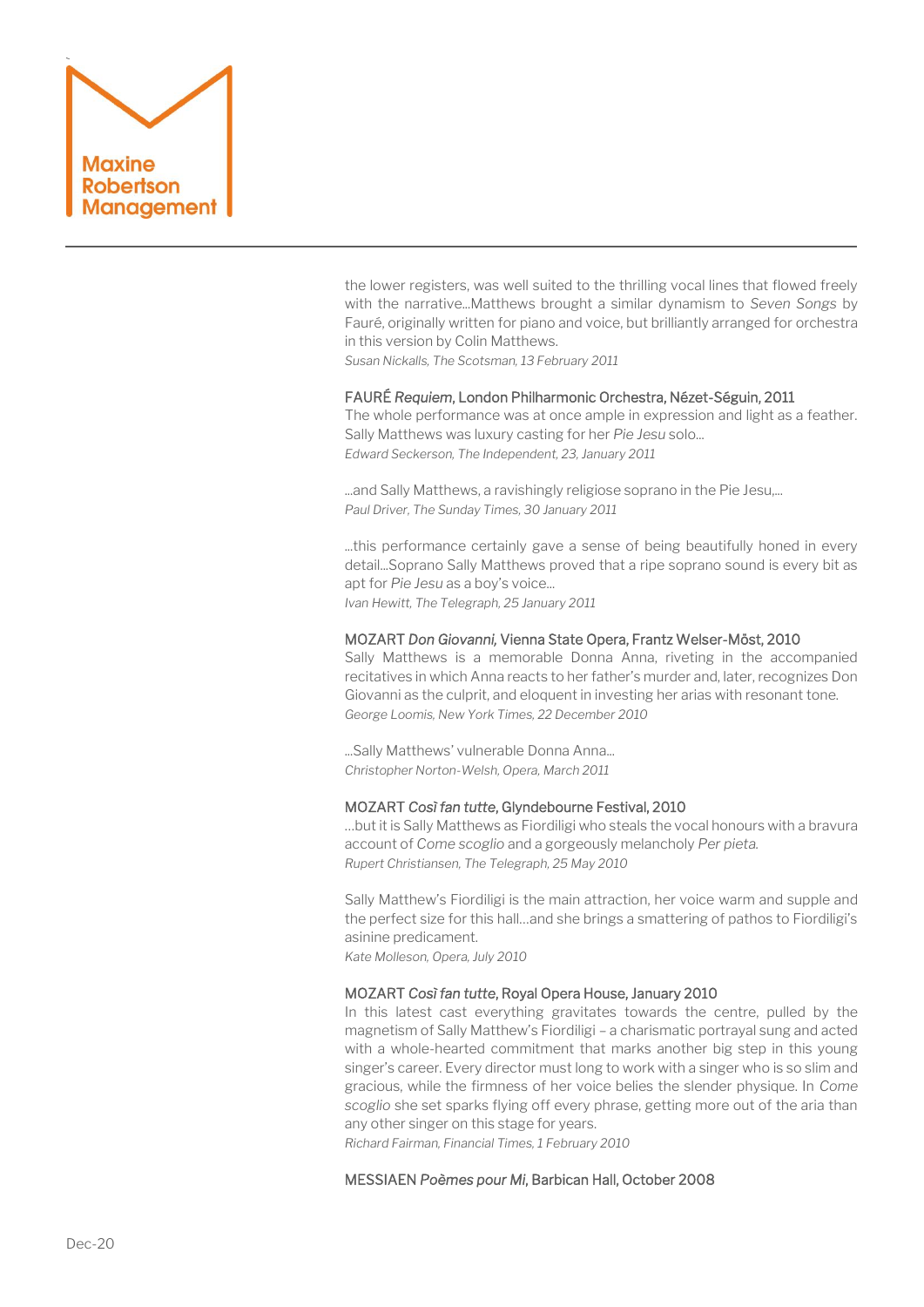

Soprano Sally Matthews gave the words just the right ambiguous intensity - part mystical, part erotic…

*Ivan Hewett, Telegraph, 10 October 2008*

Sally Matthews' elegant and gleaming light soprano shone as well as any, especially as she had felt her way sympathetically into the music's heavily perfumed French atmosphere. *Richard Fairman, Financial Times, 11 October 2008*

## CAVALLI *La Calisto*, Royal Opera House, September 2008

In the title role, Sally Matthews gloriously exploits the fabulous top and everripening bottom of her beautiful voice… *Edward Seckerson, The Independent, 25 September 2008* 

… Sally Matthews in the title role, acting and singing her way with beguiling charm …

*Anthony Holden, The Observer, 28 September 2008* 

## STRAVINSKY *The Rake's Progress*, Royal Opera House, July 2008

The few real pluses come from those singers who manage to transcend the difficulties, especially Sally Matthews's beautifully sung Anne Trulove *Andrew Clements, The Guardian, 9 July 2008*

The musical standout was Sally Matthews: every time Anne appeared, the audience stirred slightly, relishing the pure sound of her soprano and the skill with which she used it . The first act with thrilling, crowned with perfect sustained C, the lullaby lovely.

*Russ Macdonald, Opera, September 2008*

Anne is the wonderful Sally Matthews, whose rapturous sadness is the highlight of the evening. The voice soars so freely and ture. The moment in her great Act I Anne is the wonderful Sally Matthews, whose rapturous sadness is the highlight of the evening. The voice soars so freely and ture. The moment in her great Act I aria when, with solo horn, she prays, Fidelio-like, for Tom's deliverance is as haunting as the cabaletta - "I go to him" - is brilliant. Sensational top C. *Edward Seckerson, The Independent, 8 July 2008*

## BRITTEN *Les Illuminations,* Royal Festival Hall, April 2008

With her clear French, she gave Rimbaud's poems a potent mix of seductive beauty and hint of menace.

*Richard Fairman, Financial Times, 27 April 2008*

Another discovery was the way in which Sally Matthews's soprano has blossomed into a mature, sumptuous instrument. Britten's Les Illuminations she brought a glorious, liquid tone that washed over the orchestral sound to lap on the back wall of the auditorium.

*Erica Jeal, The Guardian, 30 April 2008*

## SCHUMANN *Das Paradies und die Peri,* Royal Festival Hall, December 2007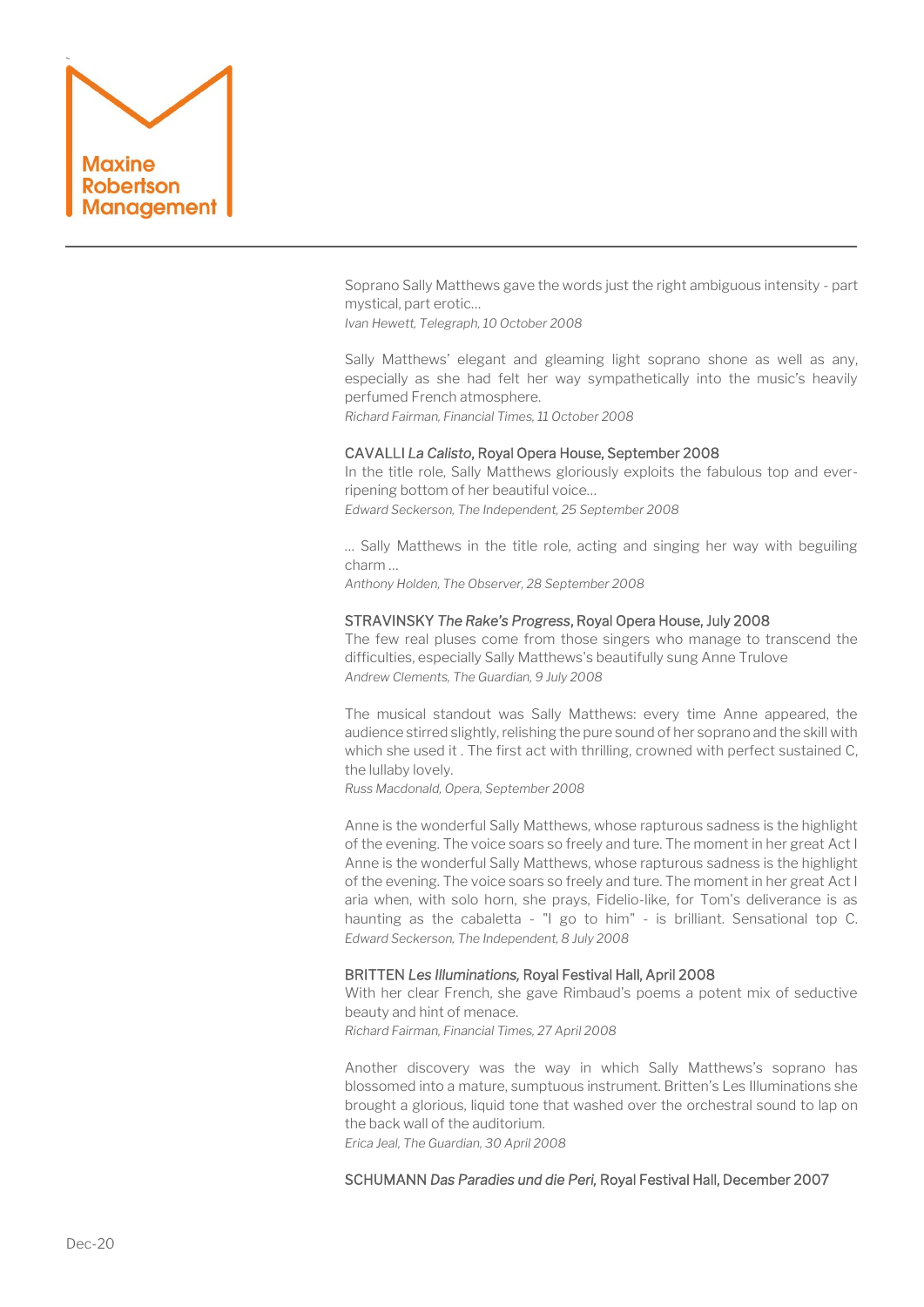

And what an asset was Sally Matthews, our most entrancing lyric soprano, giving voice to The Peri's quest for immortality. She was well-matched with tenor Mark Padmore's characteristically pristine evangelist, but it was she who voiced Schumann's rapture, carrying us onwards and upwards with tone so pure and sure and finally exultant.

*Edward Seckerson, The Independent, 13 December 2007*

## HAYDN *The Seasons*, Proms, July 2007

Among the soloists, the soprano Sally Matthews gave the performance an extra touch of class, singing with a beauty of tone and an ability to shape phrases in a personal way that made her outstanding. *Richard Fairman, Financial Times, 27 July 2007*

… and Sally Matthews, the truest of lyric sopranos, was deliciously saucy in her sly tale of seduction thwarted.

*Edward Seckerson, The Independent, 25 July 2007*

## UNSUK CHIN *Alice in Wonderland*, Bayerische Staatsoper Munich, July 2007

Sally Matthews renders flesh and blood, innocence and vulnerability, inquisitiveness and due gustiness onto her oversized doll-headed character, singing with dramatic conviction, emotional clarity and an often bravura musicality in a demanding role.

*Michael Quinn, Opera, August 2008*

Sally Matthews is outstanding as the innocent, inquisitive Alice, centre stage and masked throughout

*Rick Jones, The Times, April 2008*

The soprano Sally Matthews did a wonderful job as Alice, giving her voice a remarkable range of colors to suit Alice's varied experiences. *George Loomis, Internation Herald Tribune, 10 July 2007*

… soprano Sally Matthews, as Alice, is superb in a hugely demanding role. *Andrew Clemens, The Guardian, 9 July 2007*

It takes a while to get used to Alice, spectacularly sung by Sally Matthews, since she wears a mask almost throughout the show and thus is without facial expression.

*Mark Swed, Los Angeles Times, 7 July 2007*

Sally Matthews was magnificent as Alice. *Herald Tribune, 7 July 2007*

#### HANDEL/MOZART Alexanders Feast, Proms, August 2006

But the star of the evening was the soprano, Sally Matthews. She has the kind of peachy, rich pianissimo that actually blooms best in the vast space of the Albert Hall. It was especially ravishing in her aria about King Darius's death. *Ivan Hewett, Daily Telegraph, 2 August 2006*

the ravishingly soft-focus soprano of Sally Matthews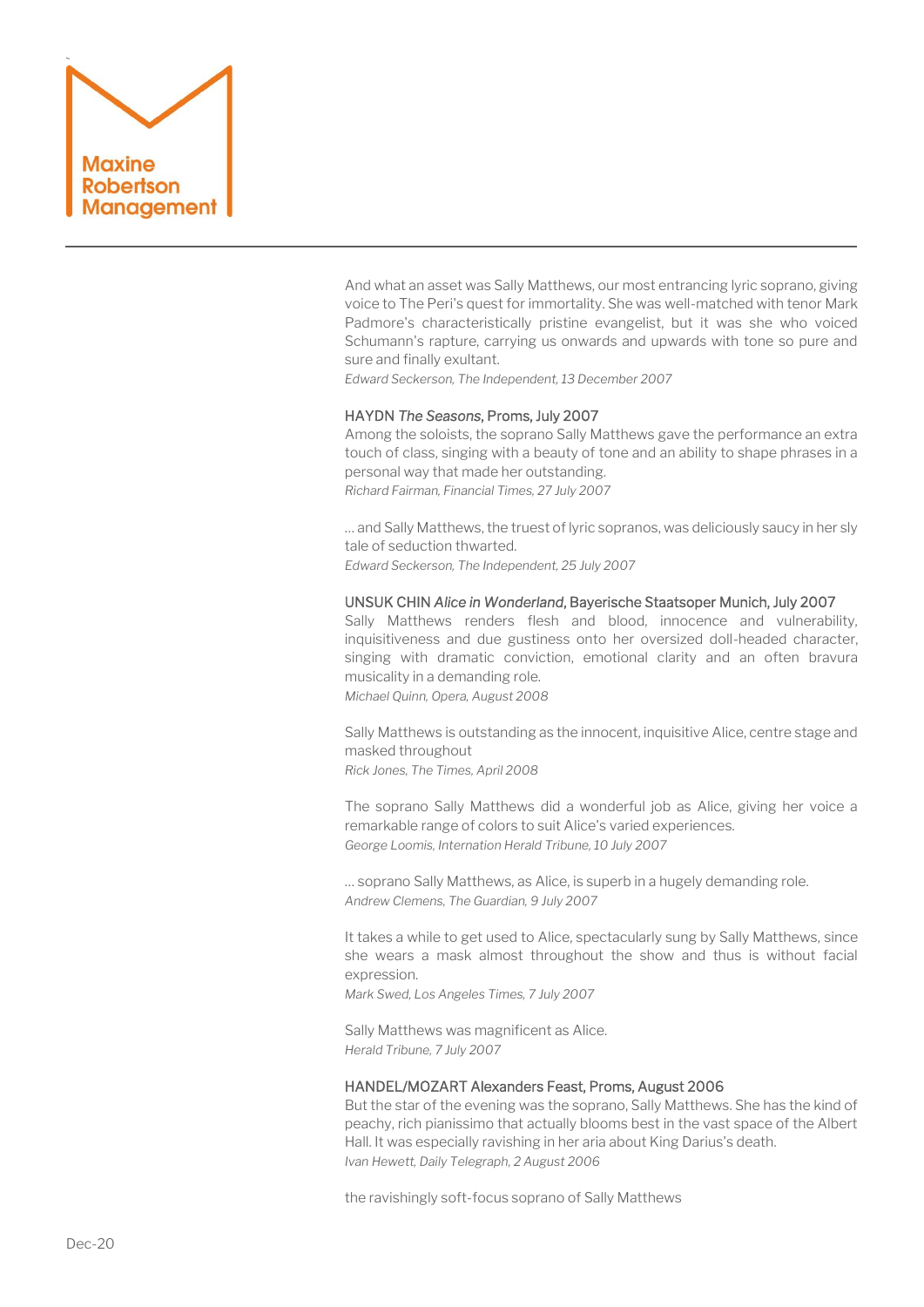

*Hilary Finch, The Times, 3 August 2006*

#### MOZART Mitridate, Royal Opera House, July 2005

All the more credit…above all to Sally Matthews as Mitridate's younger and nicer son Sifare. She has the star numbers-and the richly coloured resonance and stylish agility of her soprano almost made up for that forever-lost clarion ring of the male castrato. Only Matthews, though, and Susan Gritton, really have the consistent focus and bright colour to lay bare those brief moments when flesh and blood peep out from under those vast costumes… *Hillary Finch, The Times, 7 July 2005*

Matthews, always a fine singer and now a potentially great one, combines warmth of tone with impeccable technique. *Tim Ashley, The Guardian, 7 July 2005*

Sally Matthews shone in the dizzyingly difficult castratos role of Sifare. *Rupert Christiansen, The Telegraph*

Her account of the role of Sifare was absolutely ravishing. *Barry Millington, Evening Standard, 6 July 2005*

Matthews' vibrant singing, so bright and true above the stave, is developing fast. *Edward Seckerson, The Independent, 7 July 2005*

## MOZART Exsultate, jubilate, Mostly Mozart Festival, July 2005

Sally Matthew's performance of Exsultate, jubilate, with her lustrous soprano polished, agile and unerringly expressive, was a blissful journey into seventh heaven.

*Geoffrey Norris, The Daily Telegraph, 13 July 2005*

Sally Matthews, one of this country's rising stars, passed with flying colours. Even in the most exorbitant passages, her fruity vibrato, creamy tone and impeccable breath control gave the impression of ease. *Nick Kimberley, Evening Standard, 11 July 2005*

## MOZART Requiem, London Symphony Orchestra, Franz Welser-Möst, Feb 2004

The quartet of soloists was dominated by Sally Matthews's seraphic, rapturous soprano.

*Tim Ashley, The Guardian*

Sally Matthews's numinous soprano brought a touch of class to the vocal quartet. *Richard Fairman, Financial Times*

#### DVORAK *Rusalka*, Royal Opera, July 2003

…the successor to Renée Fleming, whose signature role this is, was standing right next to her. Regally poised, glowingly pregnant, deliciously supple and deftly nuanced, Sally Matthews (First Wood Nymph) again showed herself a young soprano great divas should regard with caution; the Anne Baxter to Fleming's Bette Davis, a singer with shiveringly ambiguous lustre and, along with the